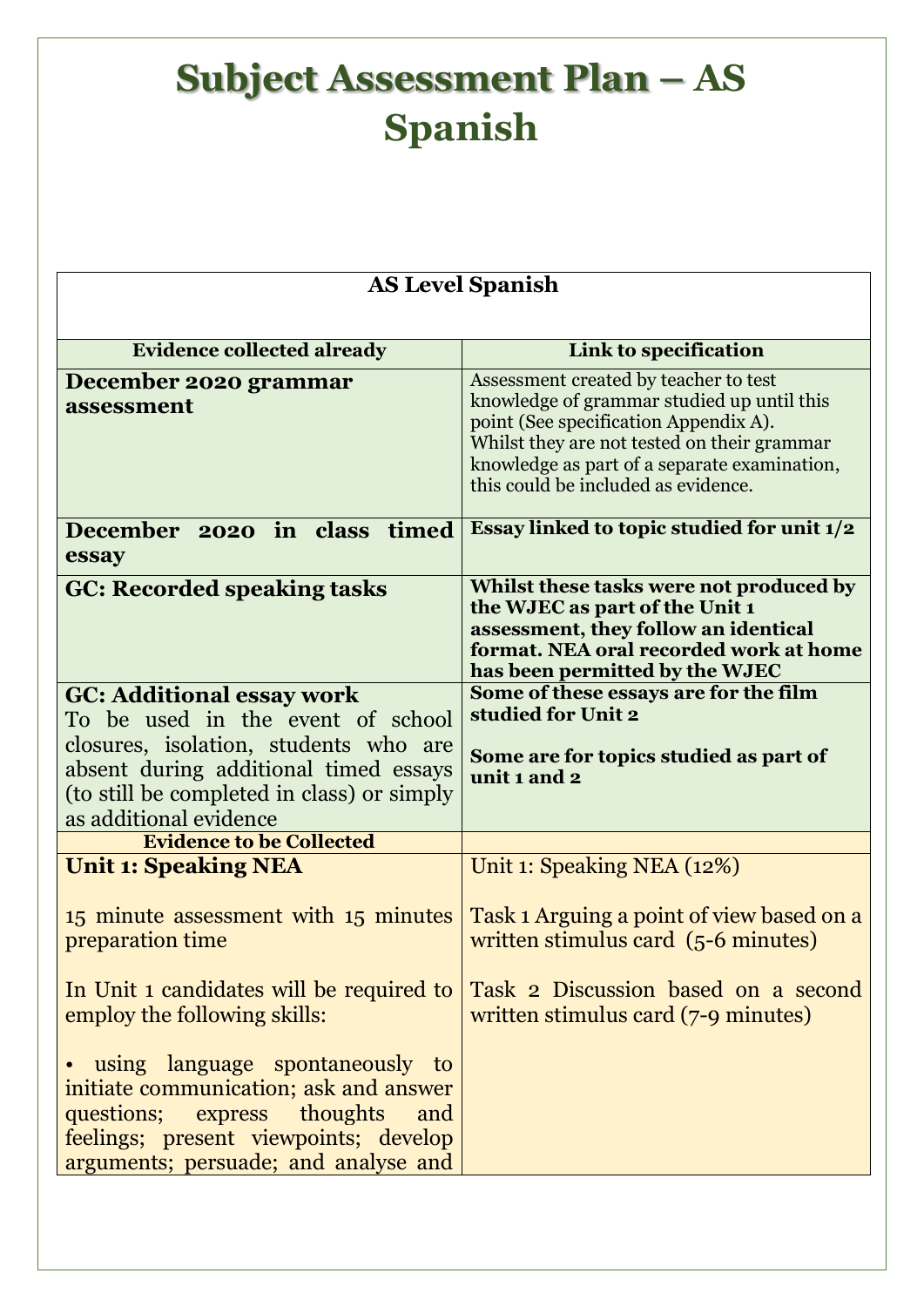| evaluate in speech, including interaction   |                                                                            |
|---------------------------------------------|----------------------------------------------------------------------------|
| with speakers of the language               |                                                                            |
| • applying knowledge of pronunciation,      |                                                                            |
|                                             |                                                                            |
| morphology and syntax, vocabulary and       |                                                                            |
| idiom to communicate accurately and         |                                                                            |
| coherently, using a range of expression $-$ |                                                                            |
| including the grammar requirements          |                                                                            |
| outlined in Appendix A                      |                                                                            |
| • using language learning skills and        |                                                                            |
|                                             |                                                                            |
| strategies, including communication         |                                                                            |
| strategies such as adjusting the message,   |                                                                            |
| circumlocution,<br>self-correction<br>and   |                                                                            |
| repair strategies.                          |                                                                            |
|                                             | <b>Unit</b> 2: Listening, reading, Unit 2: Listening, reading, translation |
| <b>translation and critical response in</b> | and critical response in writing (28%)                                     |
| writing                                     |                                                                            |
|                                             |                                                                            |
|                                             | <b>Section A: Listening</b>                                                |
| Written examination: 2 hours 30 minutes     | <b>Section B: Reading</b>                                                  |
| $2 x$ papers – to be completed in class     | Section C: Translation – from Spanish                                      |
|                                             | into English                                                               |
| In Unit 2 candidates will be expected to    | Section D: Critical response in writing                                    |
| demonstrate their competence in the         |                                                                            |
| following skills:                           |                                                                            |
|                                             |                                                                            |
| • listening and responding to spoken        |                                                                            |
| passages including some extended            |                                                                            |
| passages from a range of different          |                                                                            |
| contexts and sources, adapted<br>as         |                                                                            |
| necessary, covering different registers     |                                                                            |
| types, including<br>authentic<br>and        |                                                                            |
|                                             |                                                                            |
| communication involving one or more         |                                                                            |
| speakers                                    |                                                                            |
| • reading and responding to a variety of    |                                                                            |
| texts including some extended texts         |                                                                            |
| written for different purposes and          |                                                                            |
| audiences drawn from a range of             |                                                                            |
| authentic<br>including<br>sources,          |                                                                            |
|                                             |                                                                            |
| contemporary, historical and literary,      |                                                                            |
| fiction and non-fiction texts, adapted as   |                                                                            |
| necessary                                   |                                                                            |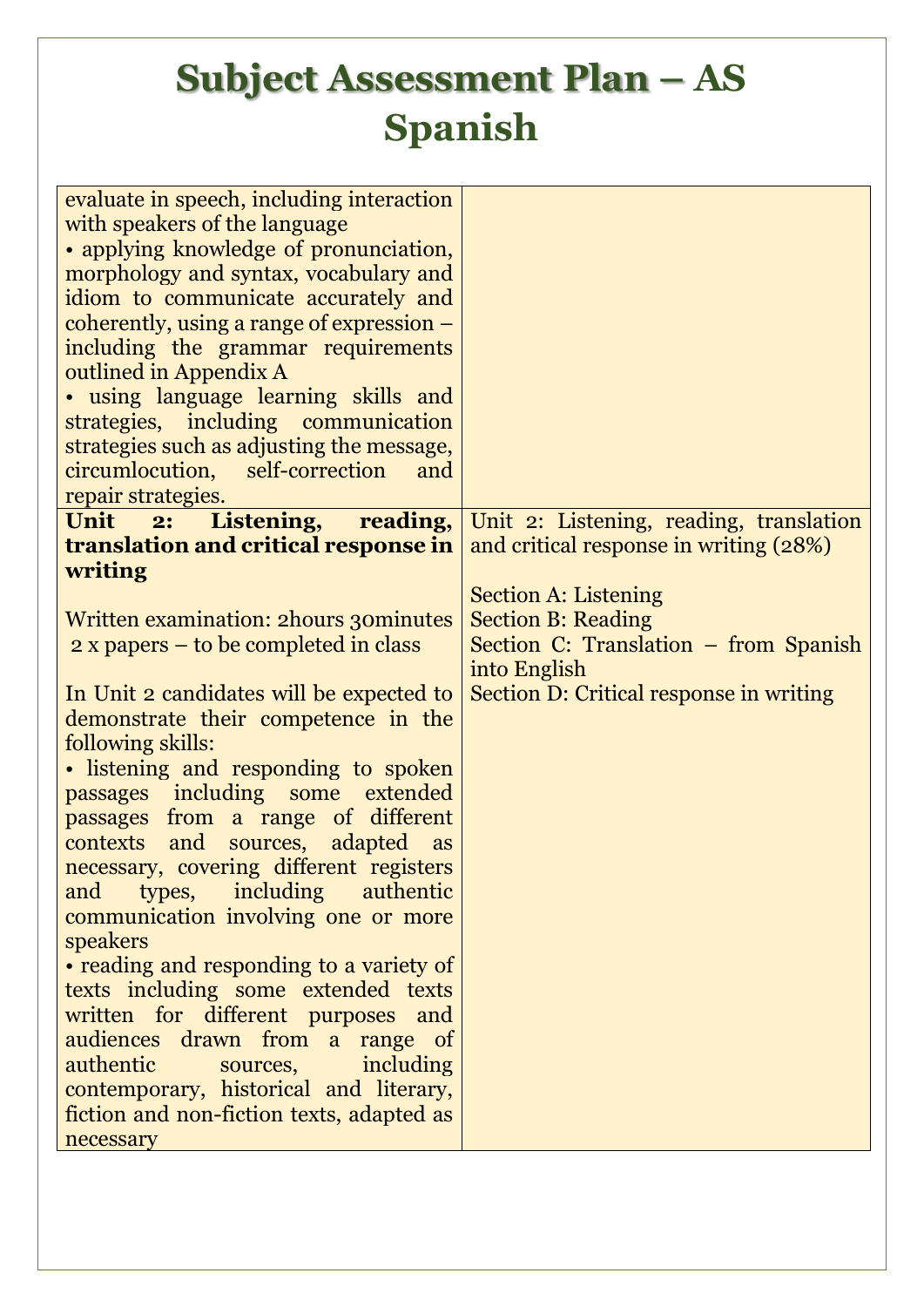| • understanding the main points, gist<br>and detail from spoken and written<br>material<br>• inferring meaning from complex<br>spoken and written material, including<br>factual and abstract content<br>• assimilating and using information<br>from spoken and written sources,<br>including material from online media<br>• summarising information from spoken<br>and written sources, reporting key points<br>and subject matter in speech and writing<br>• translating an unseen passage<br><b>or</b><br>passages from Spanish into English |                                            |
|---------------------------------------------------------------------------------------------------------------------------------------------------------------------------------------------------------------------------------------------------------------------------------------------------------------------------------------------------------------------------------------------------------------------------------------------------------------------------------------------------------------------------------------------------|--------------------------------------------|
| <b>Additional timed essays in class</b>                                                                                                                                                                                                                                                                                                                                                                                                                                                                                                           | These will be for the film studied as part |
| For Unit 2 Section D, a set of four<br>carefully selected authentic feature films<br>in Spanish is offered for study in this<br>specification. The films in the prescribed<br>list reflect cultural and literary elements<br>the<br>development of<br>the<br>$\sin$<br>countries/communities where Spanish is<br>spoken. Through the study of the chosen<br>film, the learner will:                                                                                                                                                               | of unit 2                                  |
| • develop a detailed understanding of the                                                                                                                                                                                                                                                                                                                                                                                                                                                                                                         |                                            |
| chosen film in Spanish                                                                                                                                                                                                                                                                                                                                                                                                                                                                                                                            |                                            |
| • acquire the skills to appreciate and                                                                                                                                                                                                                                                                                                                                                                                                                                                                                                            |                                            |
| analyse the film                                                                                                                                                                                                                                                                                                                                                                                                                                                                                                                                  |                                            |
| • demonstrate an appreciation of the                                                                                                                                                                                                                                                                                                                                                                                                                                                                                                              |                                            |
| concepts and issues covered • be able to                                                                                                                                                                                                                                                                                                                                                                                                                                                                                                          |                                            |
| respond critically in writing to the film in<br>Spanish                                                                                                                                                                                                                                                                                                                                                                                                                                                                                           |                                            |
| • be able to give a critical response to                                                                                                                                                                                                                                                                                                                                                                                                                                                                                                          |                                            |
| aspects such as the structure of the plot,                                                                                                                                                                                                                                                                                                                                                                                                                                                                                                        |                                            |
| characterisation, and use of imagery or                                                                                                                                                                                                                                                                                                                                                                                                                                                                                                           |                                            |
| other stylistic features, as appropriate to                                                                                                                                                                                                                                                                                                                                                                                                                                                                                                       |                                            |
| the film studied                                                                                                                                                                                                                                                                                                                                                                                                                                                                                                                                  |                                            |